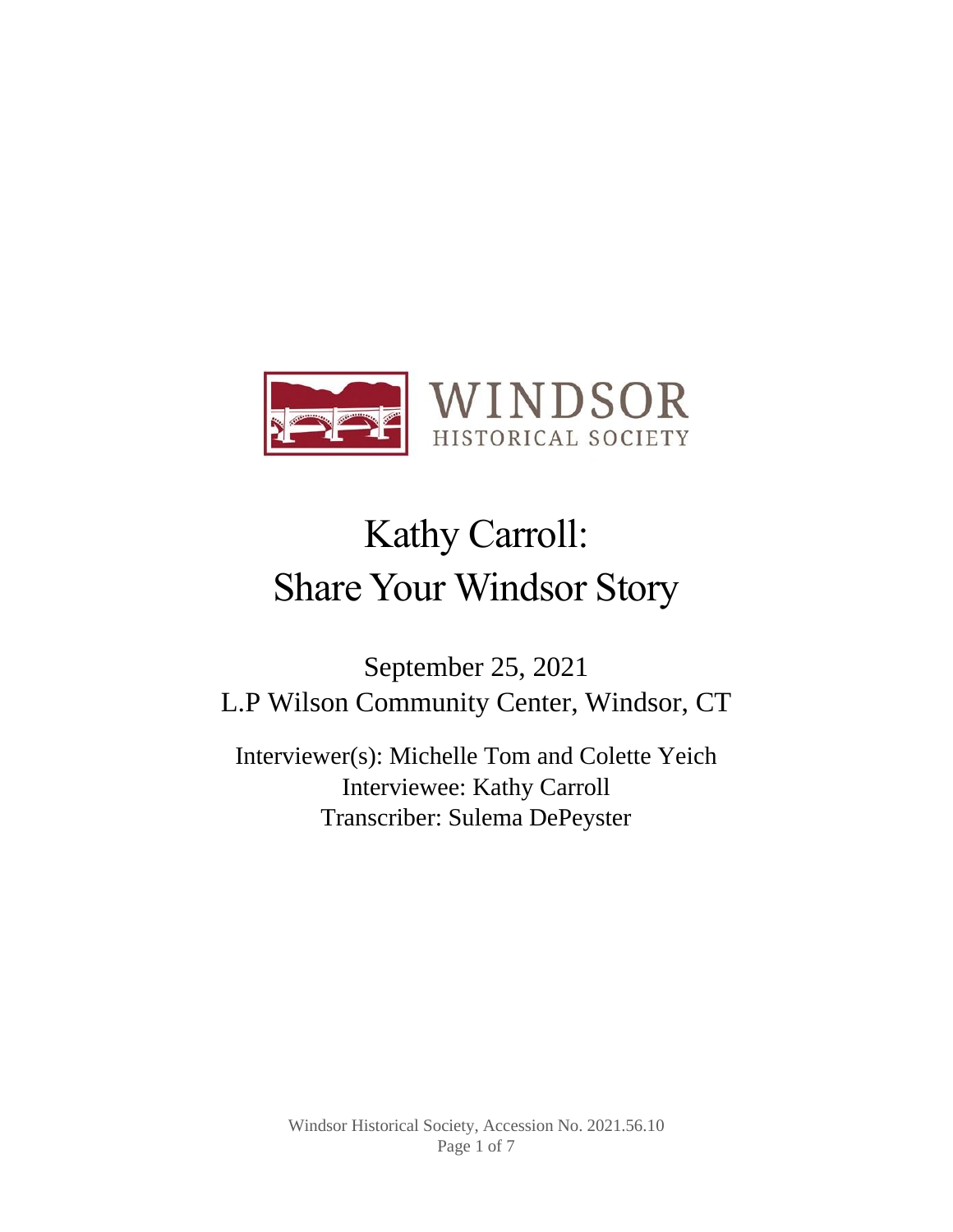## **Michelle Tom**

All right, can you start by you just saying your name and how long you've lived in Windsor?

# **Kathy Carroll**

Kathy Carroll. I moved here when I was five. About December, and it was halfway through my kindergarten, so I always remembered that. It was kind of disruptive. But I went to John Fitch for kindergarten. First grade was Roger Ludlow, and then it became St. Gabriel's School and then I went there from second to eight [grade]. But while I was going to school at St. Gabriel's, we were living on Sunnyside Circle, and that's what I wanted to talk about. It was a short street opposite where JFK school is now, filled with kids, so it was very, very fun. We had a farm behind us, a farm down the street, a horse farm. I can't remember what the street is now, but we were all about the same age and we just all played all the time. But between sports in the street, but what we also did was we [00:01:00] put on a show quite a few summers.

# **Kathy Carroll**

So the kids, we'd all kind of perform in our front yard and either they were singers and we had a piano in our house. It was in our front yard, my sister played the piano, someone played the recorder, and it was just all – and we had made fudge and brownies. And we sold them and the neighbors, the parents in the neighborhood, came. It was very fun. They were very kind. So almost everyone participated, and it was just a great place to grow up. So, JFK School wasn't there but we used to head up there because the back of it was phenomenal for sliding in the winter. Yes, Pine Hill Golf Course, which is now in development, that was for sliding. We had a pond behind the Markowski farm that's now a horse farm on Park Ave, and that was for – so we used to just roam around. And our parents really just – we ate breakfast, we ate meals. [00:02:00] Otherwise we were off just on our bikes, just roaming around and went back home for supper or something. I don't know.

## **Colette Yeich**

So Kathy, tell us about your family. How many brothers and sisters?

## **Kathy Carroll**

So I'm the second of six. So while we lived on Sunnyside Circle, there were only five of us. We were in a small cape – a 3-bedroom cape. And then when my mother was pregnant for her sixth, we moved to Remington Road in the center. And then I was going to high school, which was an easy walk right up the street

## **Colette Yeich**

And what did your mother do?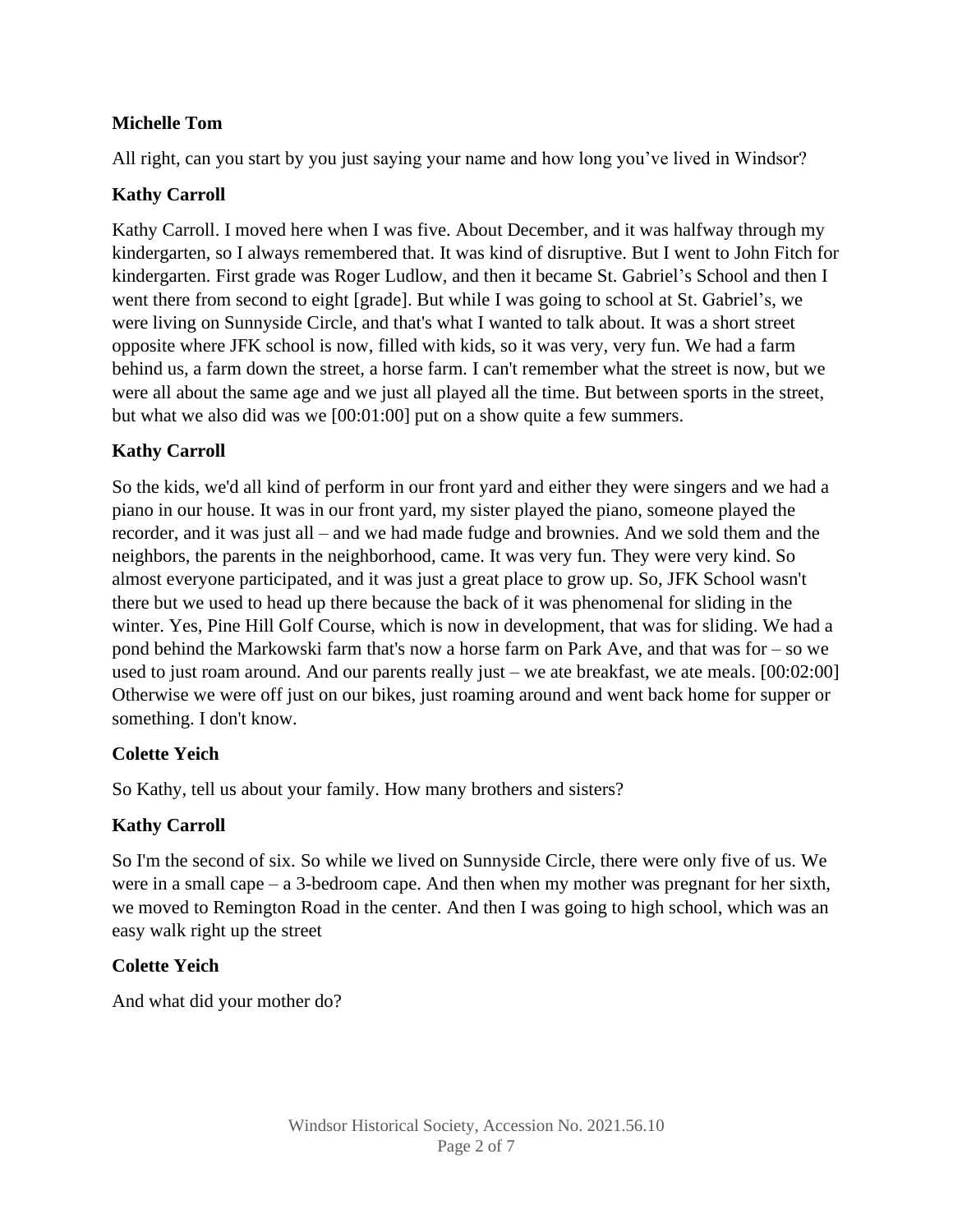# **Kathy Carroll**

My mother was predominantly a stay at home mom, but then she also worked at the Capitol part time for some of the committees and she would transcribe. She would record what the committee activities were, then go home and type. So quite frequently, she'd call one of us in into the bedroom where she was typing. "Can you understand what somebody is saying?" We tried to help her out with the mumbles or all the [inaudible]. [00:03:00]

# **Colette Yeich**

And then she became, she was on either the Board of Ed or –

# **Kathy Carroll**

She was. Well, when I was in high school, I used to have to go door to door. She was first on the Board of Ed and then on the town council.

# **Michelle Tom**

And what was her name?

# **Kathy Carroll**

Rita Melley. Yes, she loved – and she was on the transit committee. She was always on some kind of committee. I always felt bad because she didn't graduate from college. She went for a year. She finished high school when she was 16. Brilliant. And she loved just being involved so.

## **Colette Yeich**

And what about your dad? Your dad died?

## **Kathy Carroll**

My dad started off as a mailman in Hartford and then he became Director of like Publications. So, when the whole concept of ZIP codes started, he used to go around to the corporations with two ladies, which was very interesting. One very tall white woman, one very tall black woman. They were the ZIP code girls, and I think they had sashes. Now we're talking a long time ago. They'd go to Travelers and others to promote [00:04:00] the use of ZIP codes. Oh yeah. [laughs] I know.

## **Colette Yeich**

But you were young when your father died, right? You were young?

# **Kathy Carroll**

Oh no, [when] he died, he was 61. I had just had my first child. Yeah, he died of lung cancer, and then my mother remarried Phil Coyne, who she knew. He was very active in town. He had been a town council person. His wife had died of cancer and my brother [and] one of his kids had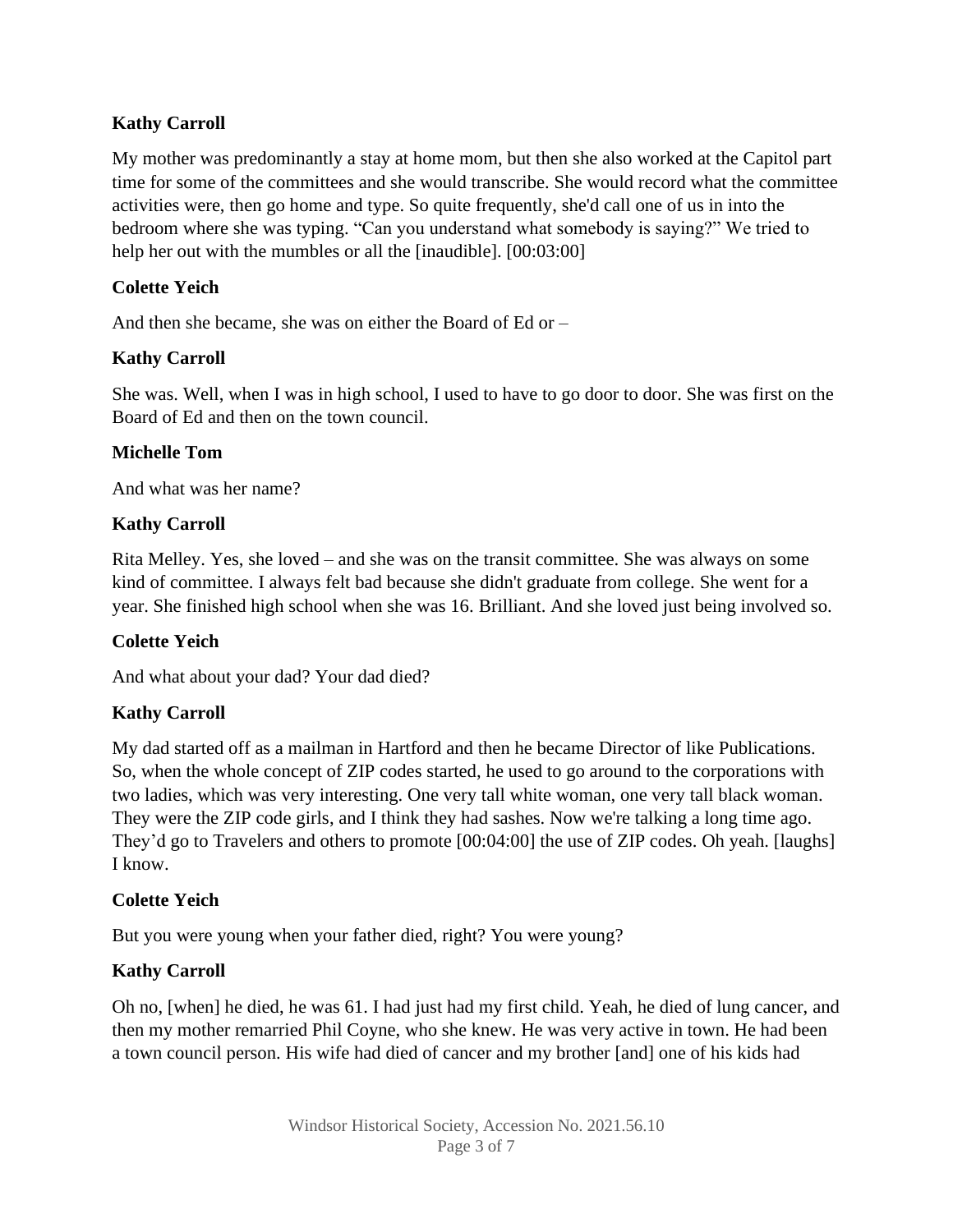dated in high school. The two of them reconnected, which was wonderful, and they married. They were married for 17 years, which was very nice.

## **Michelle Tom**

And what was your father's name?

# **Kathy Carroll**

My father, he worked in the post office.

# **Michelle Tom**

No, no. What was his name?

## **Kathy Carroll**

Oh, Bill Melley. William Melley.

## **Michelle Tom**

How do you spell Melley?

## **Kathy Carroll**

M-E-L-L-E-Y. Yeah.

## **Colette Yeich**

And then, Kathy, you also married a Windsor person.

# **Kathy Carroll**

I married a person, a Windsor person, Bob Carroll. Our parents were friends and [00:05:00] when we had our First Communion, they made us stand for a picture, which we had of me and my white little [dress] and he in a sports jacket. So I did not know him until after high school. I always heard stories about him. We were in different circles and my father used to always say, "Oh, poor Marguerite." She had five boys and they were very active. We didn't connect until after college. We both got active in the Young Dems So, it was us and Vinny Oswecki and Randy Graff and Cathy Walton and they were just a small group, and we got on the top Democratic Town Committee back then. We were like the first young people that were let in and, you know, Vinny stayed on for years. Town attorney. And Randy has been active. So, Robert and I didn't connect until we got involved with the Young Dems. [laughs] [00:06:00]

## **Mike Cook**

I happen to know Randy. Windsor Lion's Club

## **Kathy Carroll**

Oh, yes! Yes, yes, yes, yes.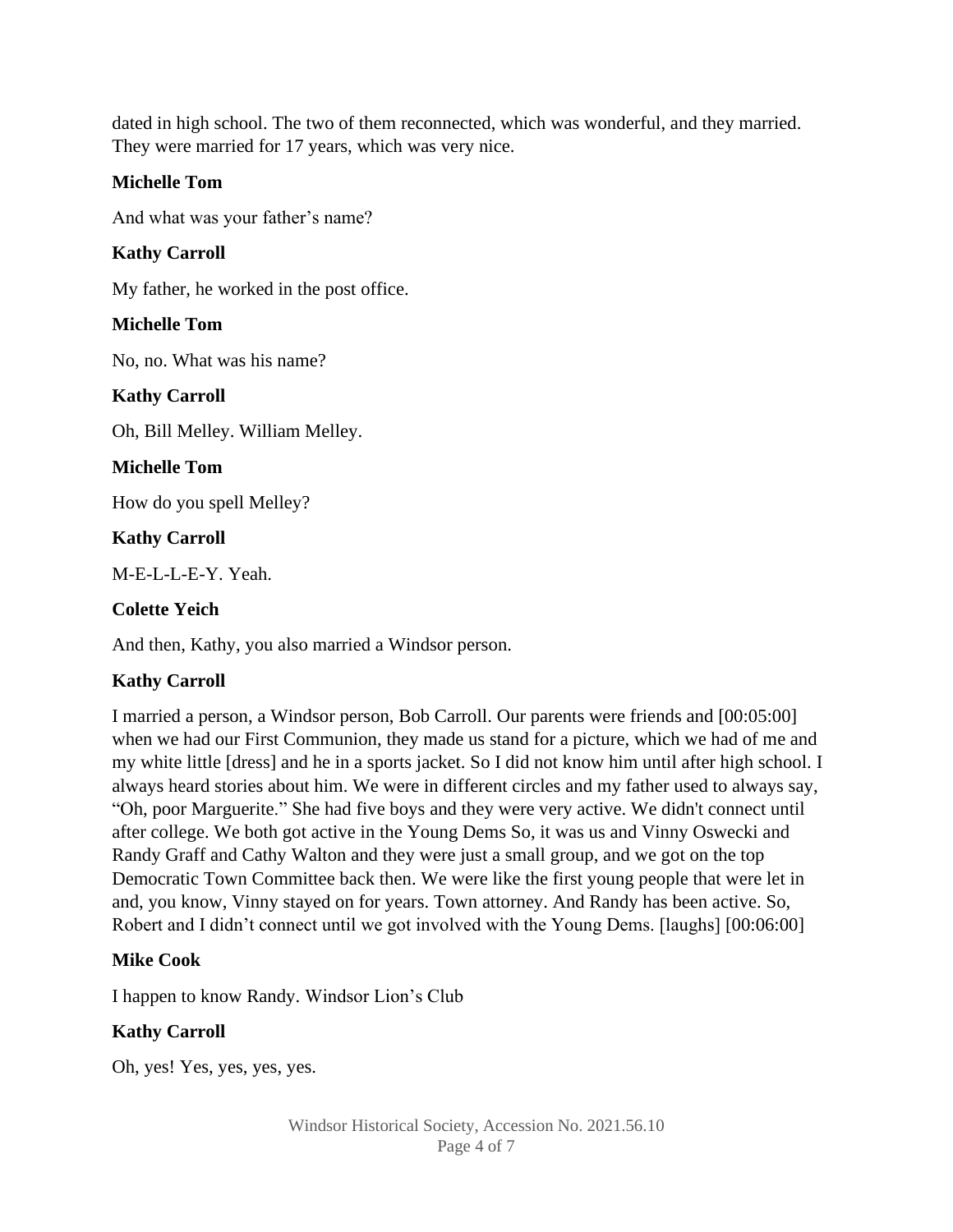# **Colette Yeich**

Kathy, what kept you in Windsor? What kept you and your husband in Windsor? And I know your children went to school in Windsor.

# **Kathy Carroll**

But, you know, I love the small town and I tell people what I absolutely love is going into Geissler's [and] always seeing someone you know. That's just my comfort level. I can go to any store, you know, I go to any activity, you see people you know and that's what I like. I like having people that I know. Big thing is that I can talk to. [laughs] Since I like to talk.

# **Colette Yeich**

So, you've seen a lot of changes in Windsor, you know, from when you grew up to the present day. So can you talk about some of the changes?

# **Kathy Carroll**

Well, I remember when I was in school, [it] was predominantly a white school. And we had the class above me, Rudy Arnold, which I tried to search out him. [00:07:00] He was one of the few black students in the school and he went on to be a Hartford lawyer and very, very – and I tried to connect with him because I thought, "Wow, what a story he has." His mother was active in the Democratic Party. Bertha Arnold. They lived on Rood Avenue, and he was just very successful. So there were very few minorities in town back then. I graduated from Windsor High in '67. That's the way it was. So over time, you know, I've watched my kids. So, one of my kids went to St. [Michael's] College up in Vermont, which was very tiny, and all students had to take a course on – it wasn't diversity. I can't remember what they called it back there. He said he was the only kid in his class, in that class in college, who had gone to school within any minorities. So, the rest of them were taking this class and [didn't] have any relationships, any experience, and he was like the only one. [00:08:00] So he would share his own high school experiences. Yeah, very interesting. What?

# **Colette Yeich**

So, do you volunteer in town at all? [laughs] Can you tell us about your volunteer work in town?

# **Kathy Carroll**

Not as much as Florence Barlow. [laughs] Not as much as Colette. Right now, because I'm no longer on the Democratic Town Committee. I did that for many, many years. But I think just watching my mother, I felt like I always had to volunteer for something. So League of Woman Voters, reluctant president, and Board of the Historical Society. Also kind of reluctant because I find meetings torturous, but I love volunteering for projects or events. I think that's about it.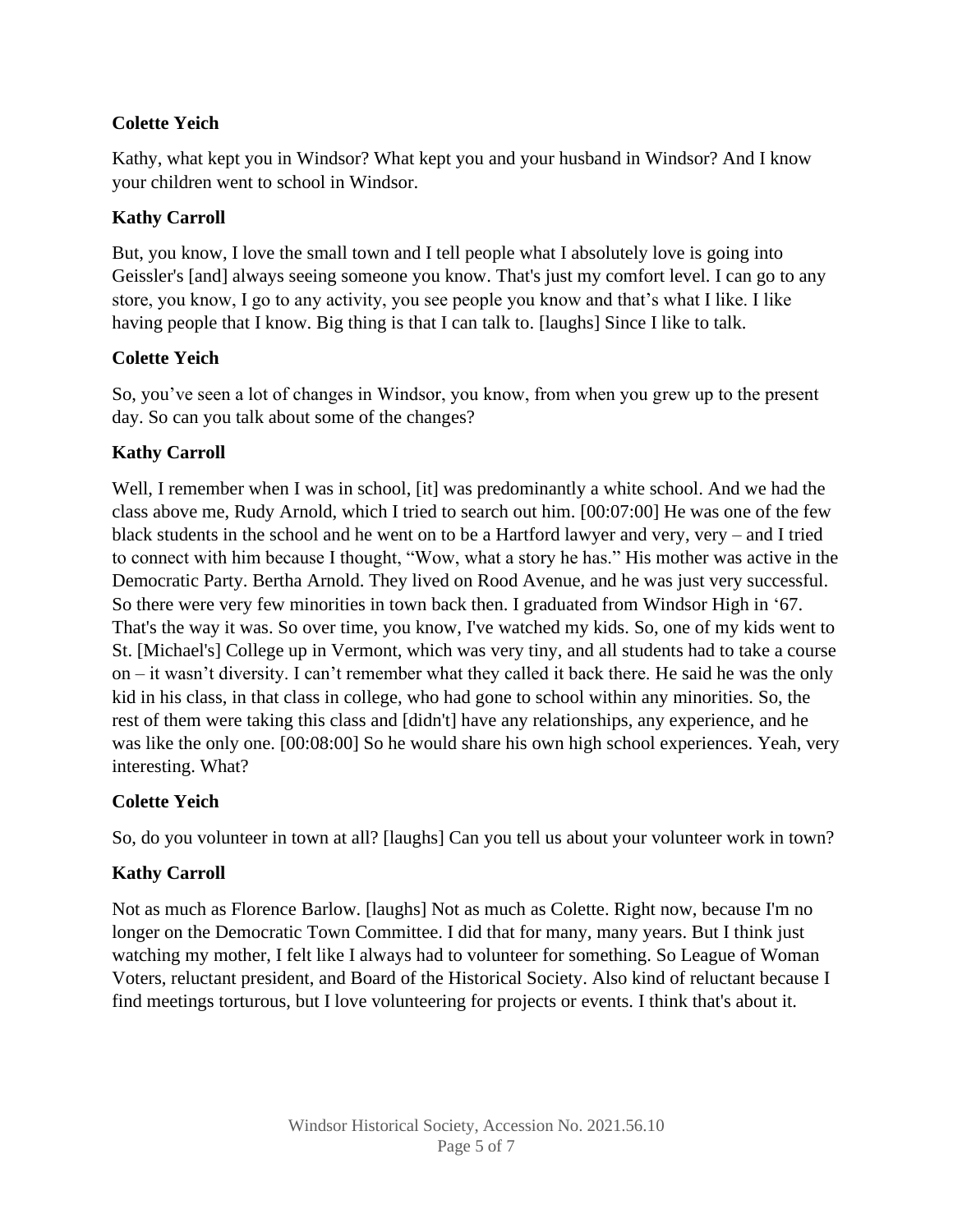## **Mike Cook**

Well, speaking of events, community events, any fond memories like Shad Derby, Memorial Day, [00:09:00] anything?

# **Kathy Carroll**

Well, you know, what was interesting. So, from the age of 5 to 13, I lived out on Sunnyfield Drive. So even though we rode our bikes all the time to like the town pool and we never – and we went to the theater, you know, the Plaza Theater all the time. Otherwise, we didn't hang out at the center until I hit high school. So growing up, you know –

# **Colette Yeich**

What about Bart's? Did you ever have any connection with Bart's? I mean, that was kind of our teenage hangout.

# **Kathy Carroll**

Yeah, but you lived down in the center.

## **Colette Yeich**

Yeah, you did too.

## **Kathy Carroll**

After.

## **Colette Yeich**

And not far from us as a matter of fact.

## **Kathy Carroll**

While I was in high school. So, one of my first jobs, I was a lifeguard at the wading pool at Washington Park.

## **Colette Yeich**

Oh, me too!

## **Kathy Carroll**

You were too! [laughter] They did away with the wading pool.

## **Colette Yeich**

The water was an inch deep.